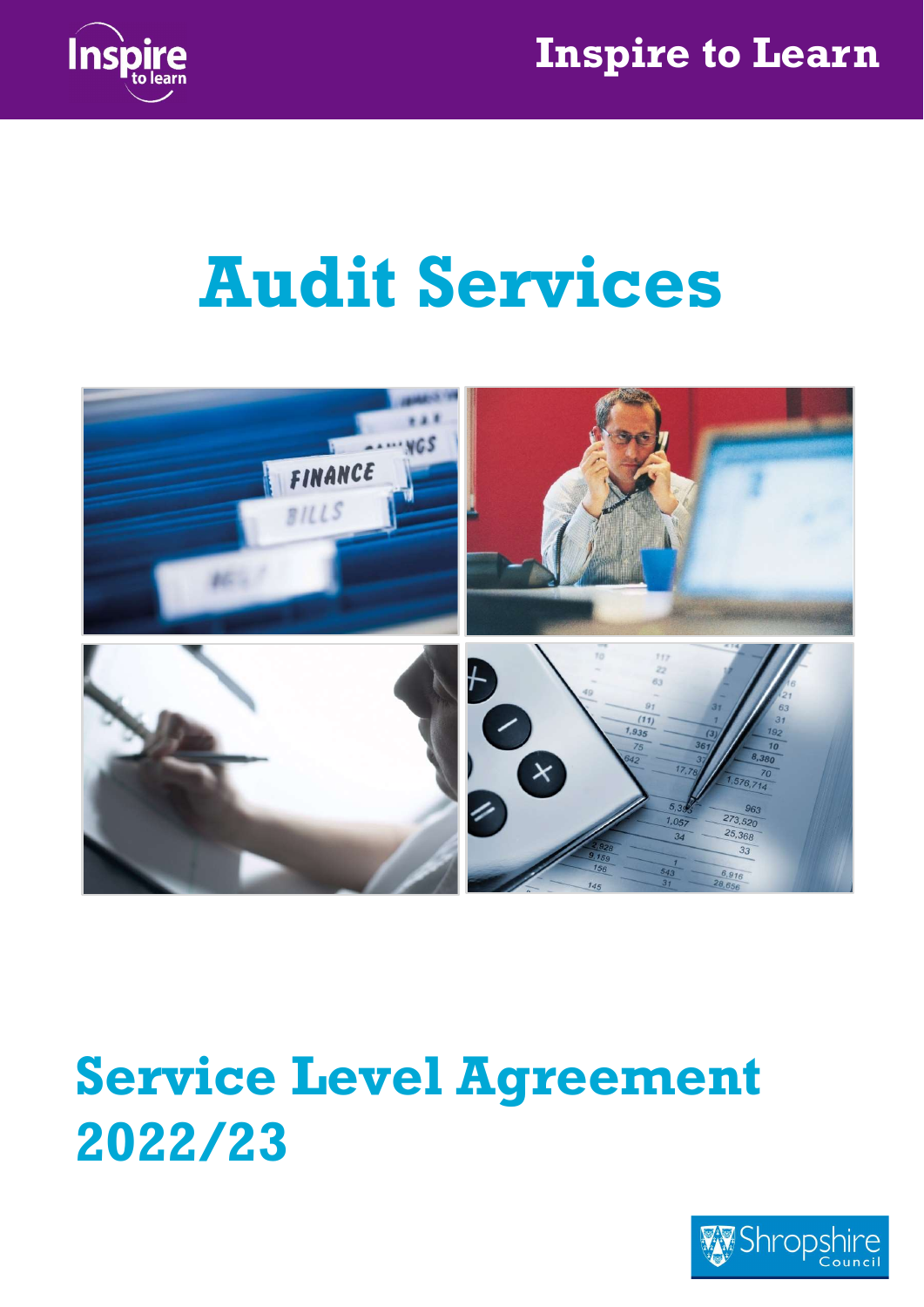



#### Introduction from Service Lead

Please note: Audit Services offer the current year has not had any significant changes to the previous year.

Dear Headteacher, Chair of Governors and School Business Manager

Welcome to the Service Schedule for Internal Audit, which contains all the information you will need about our service.

We look forward to working with you.

Ceri Pilawski Head of Audit

#### Description of our service

Please note that this SLA is for information purposes only for Shropshire Council maintained schools as the service is a Section 151 Officer requirement and is delivered at no additional cost to the school.

For all maintained schools delivered at no additional charge to the school:

 Dedicated Internal Audit Service including advice service - this is mandatory and provided to maintained schools on behalf of the Section 151 Officer (Chief Financial Officer).

#### For non-maintained schools delivered at a charge to the school:

- **•** Internal Audit
	- o Full internal audit
	- o Assurance visit
	- o Start-up audit
	- o Audit Committee support
	- o Specialist audit work as listed in the additional services section of this Schedule.
- Responsible Officer
	- o Quarterly testing
	- o On-site support
	- o Off-site support.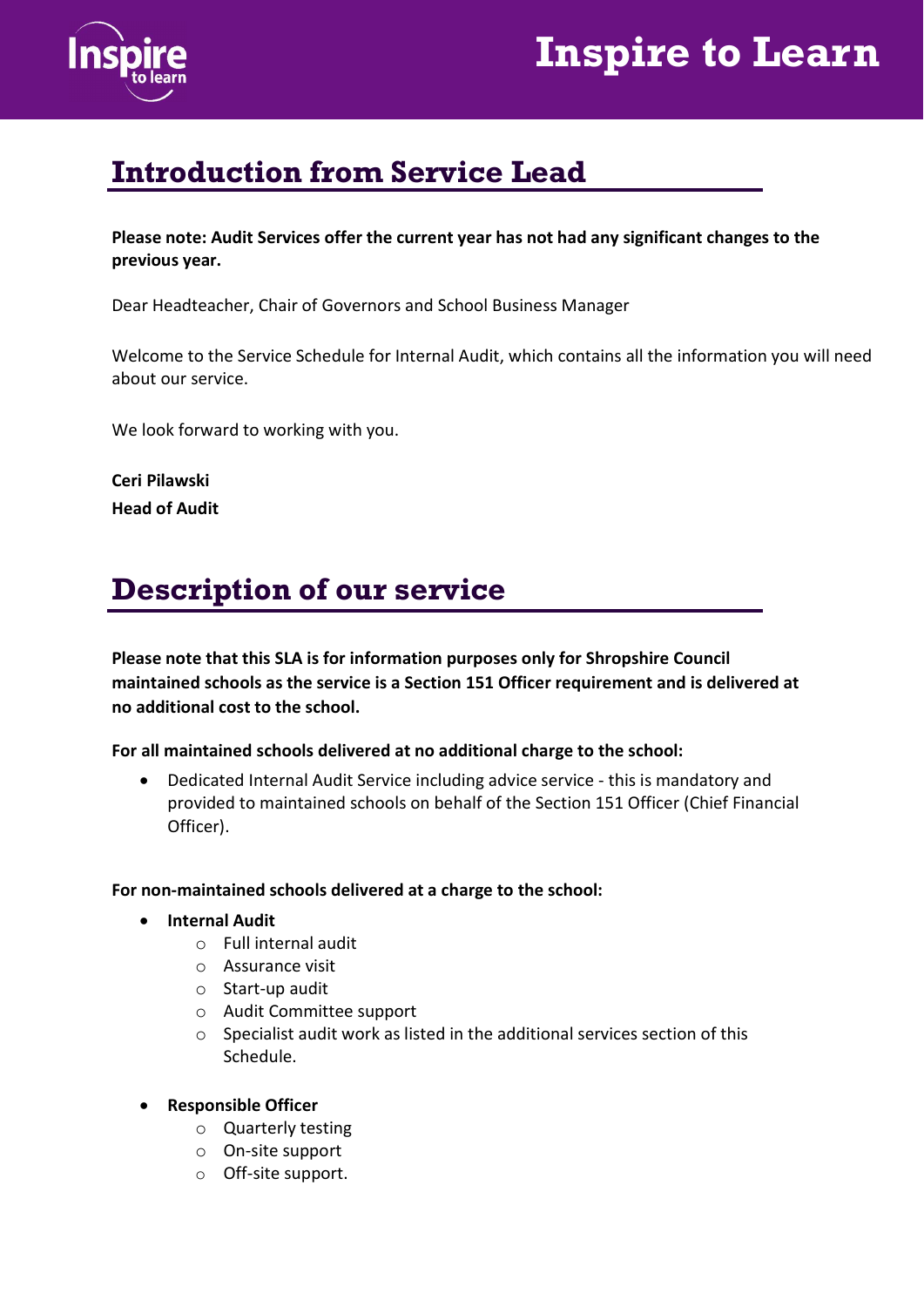

## Inspire to Learn

#### Individual responsibilities of our staff

| <b>Roles</b>                                       | <b>Responsibilities</b>                                                                                                                                                           |
|----------------------------------------------------|-----------------------------------------------------------------------------------------------------------------------------------------------------------------------------------|
| <b>Section 151 Officer</b><br>(maintained schools) | Audits to maintained schools in line with<br>Shropshire Council's Internal Audit Charter<br>approved by the Council's Audit Committee and<br>located on the Intranet <sup>1</sup> |
| <b>Head of Audit</b>                               | Delivery of the Internal Audit Service as set out in<br>the Schedule and its revision as appropriate                                                                              |

<sup>1</sup> Agenda for Audit Committee on Thursday, 10th December 2021, Shropshire Council

Agenda item 137

#### Our obligations and requirements

#### What we will do for you:

| Ref.           |                                                                                                                                                                                                  |
|----------------|--------------------------------------------------------------------------------------------------------------------------------------------------------------------------------------------------|
| P <sub>1</sub> | Deliver Internal Audit Services to Public Sector Internal Audit Standards<br>(PSIAS) <sup>2</sup> in line with the Internal Audit Charter modified for the customer.                             |
| P <sub>2</sub> | Agree a clear scope of work to be delivered, appropriate pricing and project<br>deadlines.                                                                                                       |
| P3             | Identify appropriately qualified resources to complete the work agreed<br>ensuring that all auditors work in compliance with the PSIAS and those of<br>their professional bodies.                |
| P4             | Conduct the work by obtaining and recording sufficient evidence to support<br>findings and recommendations and providing an outturn report in an agreed<br>and appropriate communication format. |

<sup>2</sup> http://www.cipfa.org/policy-and-guidance/standards/public-sector-internal-audit-standards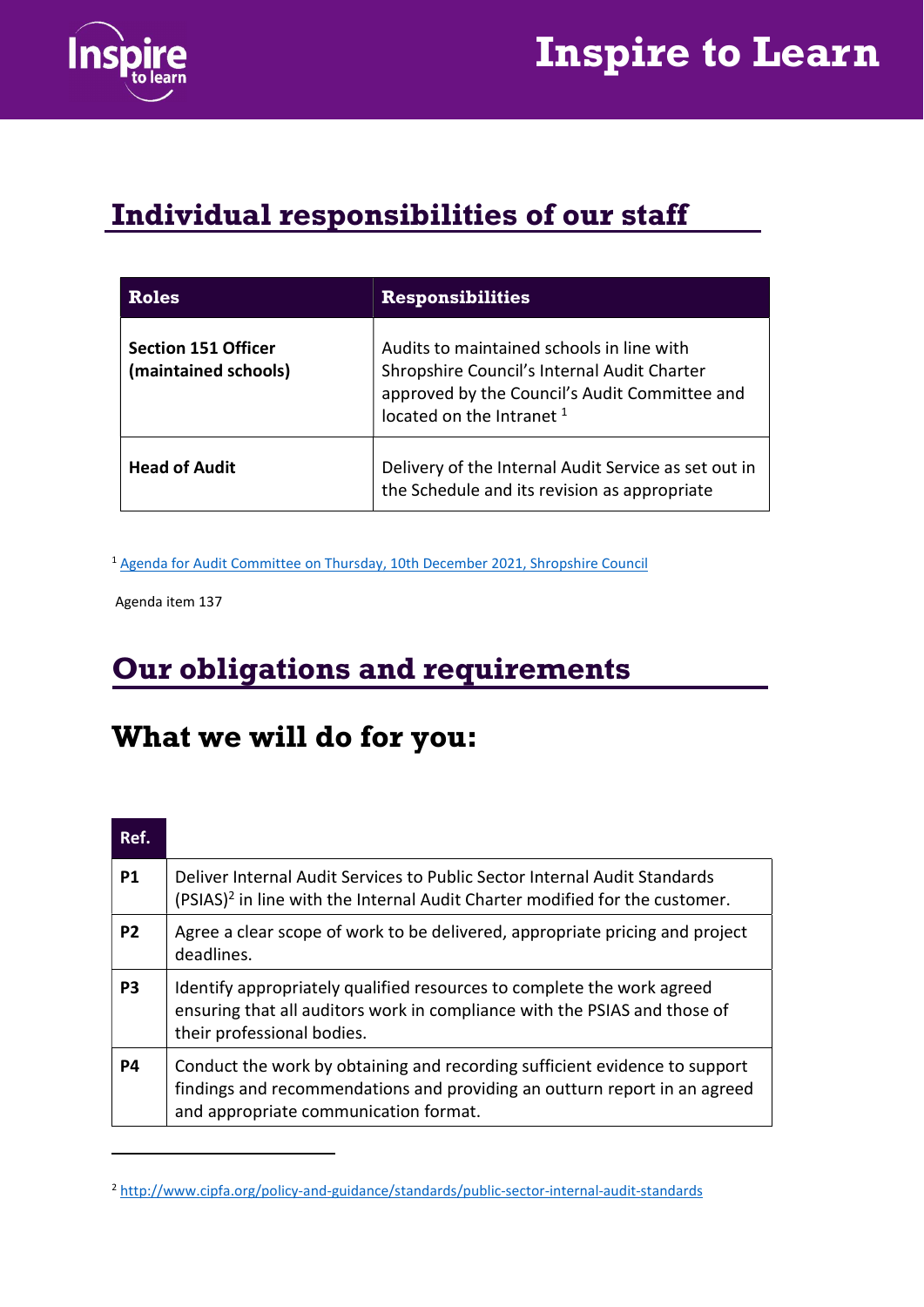



| <b>P5</b>      | Provide internal advice and consultancy service as required.                                                                                                                                                                |
|----------------|-----------------------------------------------------------------------------------------------------------------------------------------------------------------------------------------------------------------------------|
| <b>P6</b>      | Foster constructive working relationships and mutual understanding with<br>management, external auditors and with any other review agencies, without<br>allowing Internal Audit objectivity or impartiality to be impaired. |
| P7             | Maintain confidentiality in our work and avoid conflicts of interest to ensure<br>our impartiality is maintained.                                                                                                           |
| P <sub>8</sub> | Maintain a process of review of the work to ensure its conformance to the<br>PSIAS.                                                                                                                                         |

### What we require from you…

| Ref.           |                                                                                                                                                                                                                                                                                                                                                                                                                                                                                                                                                                                                                                                                                                        | <b>Date</b><br>required (if<br>applicable) |
|----------------|--------------------------------------------------------------------------------------------------------------------------------------------------------------------------------------------------------------------------------------------------------------------------------------------------------------------------------------------------------------------------------------------------------------------------------------------------------------------------------------------------------------------------------------------------------------------------------------------------------------------------------------------------------------------------------------------------------|--------------------------------------------|
| C1             | Provide internal auditors appropriate:<br>Access at reasonable times, premises or land used by the<br>customer.<br>Access all assets, records, documents, correspondence and<br>$\bullet$<br>control systems except for those from which they are<br>statutorily prevented.<br>Require and receive any information and explanation<br>$\bullet$<br>considered necessary concerning any matter under<br>consideration.<br>Require any employee of the customer to account for<br>٠<br>cash, stores or any other customer property under his/her<br>control and produce supporting evidence and assets for<br>inspection if required.<br>Access records belonging to third parties, such as contractors, |                                            |
| C <sub>2</sub> | when required.<br>Retain responsibility for internal controls within their<br>designated areas; Internal Audit cannot be expected to give<br>total assurance that control weaknesses or irregularities do<br>not exist.                                                                                                                                                                                                                                                                                                                                                                                                                                                                                |                                            |
| C <sub>3</sub> | Consult with and keep Internal Audit informed about<br>significant proposed changes in or impacting on the areas<br>under review.                                                                                                                                                                                                                                                                                                                                                                                                                                                                                                                                                                      |                                            |
| C <sub>4</sub> | Providing management responses to all audit reports within<br>ten working days.                                                                                                                                                                                                                                                                                                                                                                                                                                                                                                                                                                                                                        |                                            |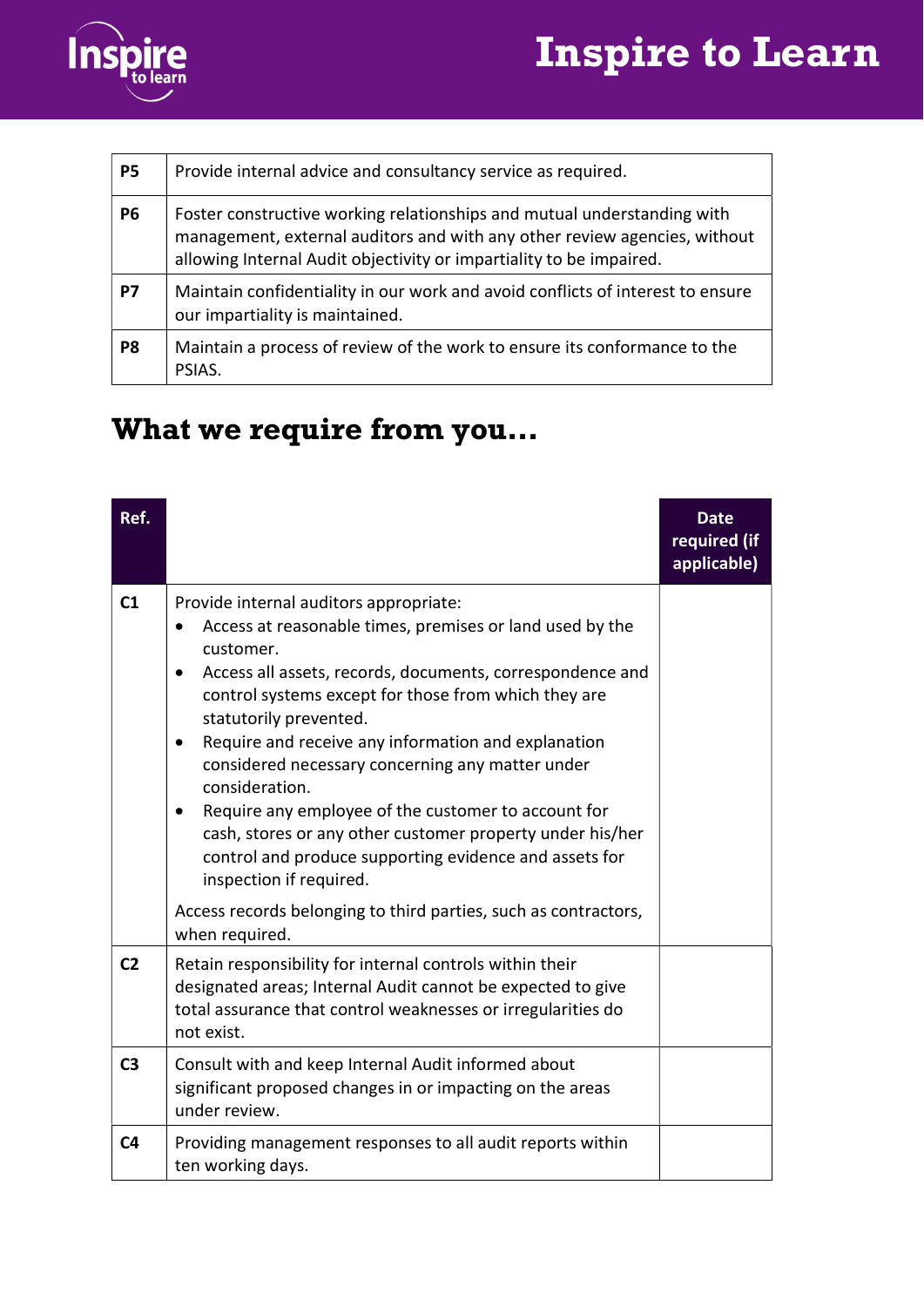

## Inspire to Learn

### Key Performance Indicators (KPIs)

| Ref | <b>Description of KPI</b>                                                                                                                           | <b>Target</b>                | <b>Tolerances</b>                                                                                                                                                                                           |
|-----|-----------------------------------------------------------------------------------------------------------------------------------------------------|------------------------------|-------------------------------------------------------------------------------------------------------------------------------------------------------------------------------------------------------------|
| 1.0 | <b>SERVICE UNIT COST</b>                                                                                                                            |                              |                                                                                                                                                                                                             |
| 1.1 | No direct cost to maintained<br>schools. Costs will be identified<br>for bespoke work based on the<br>resources required and type of<br>audit work. |                              |                                                                                                                                                                                                             |
| 2.0 | <b>SERVICE QUALITY</b>                                                                                                                              |                              |                                                                                                                                                                                                             |
| 2.1 | Delivery of work on target in<br>compliance with PSIAS.                                                                                             | 90%                          | Dependent on access<br>arrangements, customer<br>responding to draft report<br>and providing management<br>responses in a timely<br>manner.                                                                 |
| 2.2 | Medium to high satisfaction of<br>the service from customer<br>surveys.                                                                             | 80%                          |                                                                                                                                                                                                             |
| 3.0 |                                                                                                                                                     | <b>SERVICE DELIVERY TIME</b> |                                                                                                                                                                                                             |
| 3.1 | Draft report issued within fifteen<br>working days of completion of<br>audit field work.                                                            | 90%                          | Where there are questions<br>raised because of the<br>quality review process<br>customers may be asked for<br>additional clarification or<br>evidence.<br>Availability of customer to<br>respond to issues. |
| 3.2 | Feedback requested within ten<br>days of the draft report being<br>issued.                                                                          | 90%                          | Availability of customer to<br>respond to issues.                                                                                                                                                           |
| 3.3 | Final report issued within five<br>working days.                                                                                                    | 90%                          | Dependent on queries<br>arising from management<br>responses and availability of<br>customer to respond to<br>these on a timely basis.                                                                      |